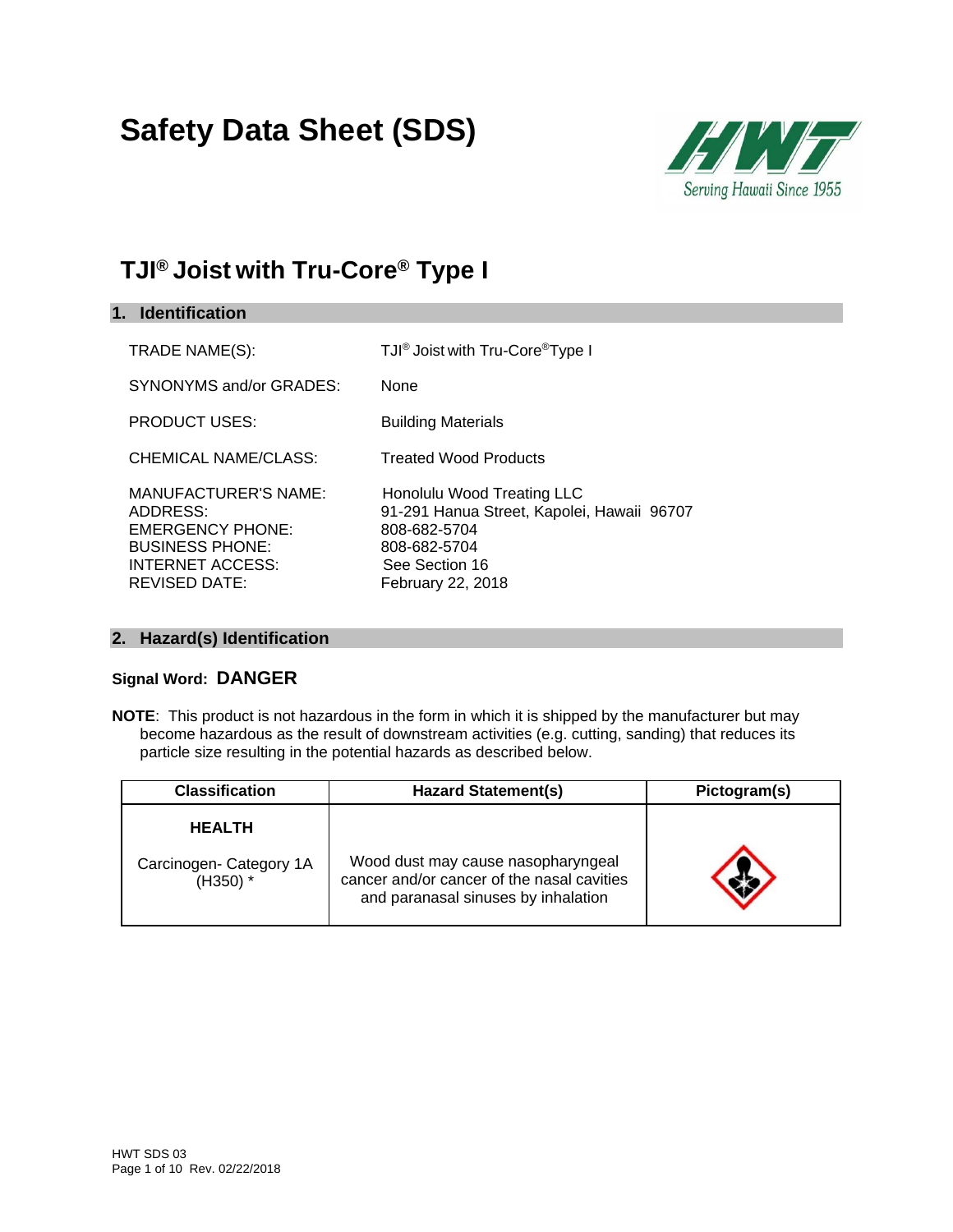#### **2. Hazard(s) Identification (cont'd.)**

| Skin Irritation<br>Category 2<br>(H315)                                                    | May cause skin irritation                                                                                                                        |      |
|--------------------------------------------------------------------------------------------|--------------------------------------------------------------------------------------------------------------------------------------------------|------|
| Specific Target Organ<br><b>Toxicity-Single</b><br>Exposure (STOT)<br>Category-3<br>(H335) | May cause respiratory irritation                                                                                                                 |      |
| <b>Skin Sensitization</b><br>Category 1<br>(H317)                                          | May cause an allergic skin reaction                                                                                                              |      |
| Eye Irritation<br>Category 2B<br>(H320)                                                    | Causes eye irritation                                                                                                                            | None |
| <b>Combustible Dust</b><br>(OSHA Defined Hazard)                                           | If converted to small particles during further<br>processing, handling, or by other means,<br>may form combustible dust concentrations<br>in air | None |

**\***Hazard codes (GHS)

| HMIS Rating (Scale 0-4): | Health = $2^*$ | Fire = $1$ | Physical Hazard = $0$ |  |
|--------------------------|----------------|------------|-----------------------|--|
| NFPA Rating (Scale 0-4): | Health =       | Fire = $1$ | <b>Reactivity = 0</b> |  |

#### **Precautionary Statement(s):**

Prevention Statements:

P201: Obtain special instructions before use.

P202: Do not handle until all safety precautions have been read and understood.

P260, P261: Avoid breathing dust.

P270: Do not eat, drink or smoke when using this product.

P280, 285: Wear appropriate protective equipment for eye and skin exposure. In case of inadequate ventilation wear an approved respirator suitable for conditions of use.

P362, P363: Take off contaminated clothing and wash before reuse.

Response Statements:

P304, P340: If inhaled and breathing becomes difficult, remove person to fresh air and keep comfortable for breathing**.** 

P308, P313: If experiencing respiratory symptoms, following removal to fresh air, call a doctor or other qualified medical professional.

P313: If skin irritation or rash occurs get medical advice/attention.

P352, P264: If on skin wash with plenty of soap and water.

P338, P351: If in eyes, rinse cautiously for several minutes. Remove contact lenses if present and easy to do so.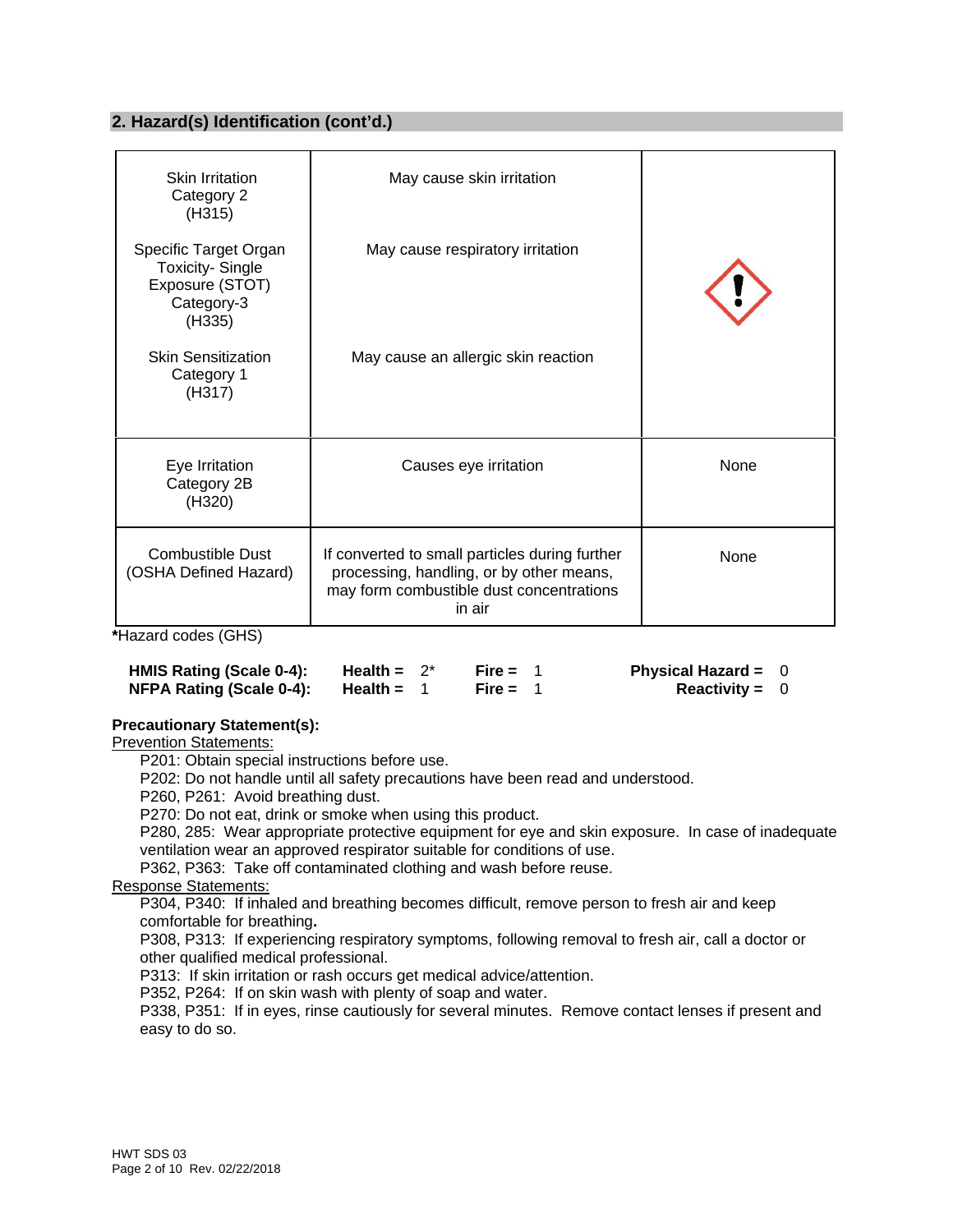#### **2. Hazard(s) Identification (cont'd.)**

Disposal:

P501: Dispose of in accordance with Federal, state and local regulations **Ingredients of Unknown Acute Toxicity (>1%):** NAP

#### **3. Composition/ Information on Ingredients**

| Ingredients                                                    | CAS#           | $Wt.$ %   |
|----------------------------------------------------------------|----------------|-----------|
| Wood (wood dust, softwood or hardwood)                         | None assigned  | 94-96     |
| Resin Solids: Polymeric Phenol-Formaldehyde<br>$(C_7H_6O_2)n$  | 9003-35-4      | $1 - 9$   |
| Polymeric Diphenylmethane Diisocyanate<br>$[C_6H_3(NCO)CH_2]n$ | $101 - 58 - 8$ | 4-6       |
| Borate compounds, inorganic                                    | Proprietary    |           |
| Paraffin Wax                                                   | 8002-74-2      | $0.5 - 1$ |

\*\*The wood treating process leaves deep penetrated residues or deposits of permethrin, 3-iodo-2 propynyl butyl carbamate, propiconizole and proprietary inorganic borate treating chemicals in concentrations <1% (wt.%).

#### **4. First Aid Measures**

**Inhalation:** Remove to fresh air if respiratory symptoms are experienced. Seek medical help if persistent irritation, severe coughing, breathing difficulty or other serious symptoms occur.

- **Eye Contact:** Treat dust in eye as a foreign object. Flush with water to remove dust particles. Remove contact lenses if present and easy to do so. Avoid touching or rubbing eyes to avoid further irritation or injury. Seek medical help if irritation persists.
- **Skin Contact:** Product dust can elicit contact dermatitis. Seek medical help if rash, irritation or dermatitis persists.
- **Skin Absorption:** Not known to be absorbed through the skin.

**Ingestion:** Not applicable under normal use.

#### **Symptoms or Effects:**

Acute Symptoms/Effects – Product dust may cause mechanical irritation of the eyes and respiratory system. Dust can cause physical obstructions in the nasal passages, resulting in dryness of nose, dry cough, and sneezing. May cause an allergic skin reaction, dermatitis and rash.

Delayed Symptoms/Effects – Unique delayed effects are not anticipated after exposure. See Section 11 for additional information on chronic effects.

#### **5. Fire-fighting Measures**

**Extinguishing Media and Restrictions:** Water, carbon dioxide, dry powder and sand.

**Specific Hazards, Anticipated Combustion Products:** Natural decomposition of organic materials such as wood may produce toxic gases and an oxygen deficient atmosphere in enclosed or poorly ventilated areas. Thermal decomposition (i.e. smoldering, burning) can release carbon monoxide, oxides of nitrogen, boron, carbon dioxide, aliphatic aldehydes including formaldehyde, resin acids, terpenes and polycyclic aromatic hydrocarbons and other toxic gases.

**Autoignition Temperature:** Variable [typically 400°-500°F (204°-260°C)]

**Special Firefighting Equipment/Procedures:** No special equipment anticipated. Beware of potential combustible dust explosion hazard.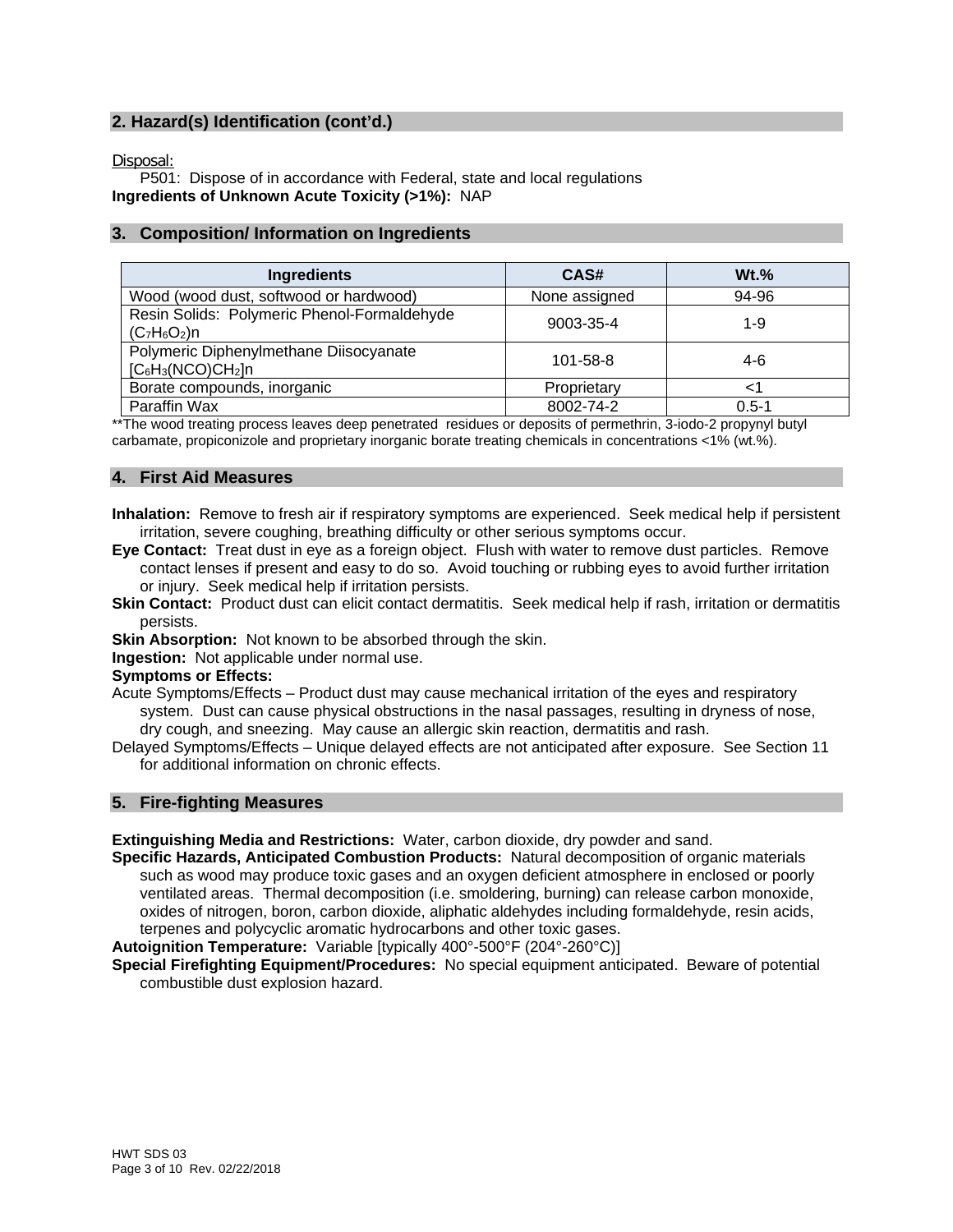#### **5. Fire Fighting Measures (cont'd.)**

**Unusual Fire and Explosion Hazards:** Depending on moisture content, particle diameter and concentration, product dust may pose a flash fire or deflagration hazard. If suspended in air in an enclosure or container and ignited, an explosion may occur due to the development of internal pressure causing rupture. An airborne concentration of 40 grams (40,000 mg) of dust per cubic meter of air is often used as the Minimum Explosible Concentration (MEC) for wood dusts. Conduct regular housekeeping inspections and cleaning to prevent excessive dust accumulations. Design and maintain control equipment to minimize fugitive combustible dust emissions. Ensure that ventilation systems are operating properly to capture, transport and contain combustible dust while controlling ignition sources. Reference NFPA 652 "Standard on the Fundamentals of Combustible Dust".

#### **6. Accidental Release Measures**

**Steps to be taken in case Material Is Released or Spilled:** Sweep or vacuum up for recovery and disposal. Avoid creating dusty conditions whenever feasible. Maintain good housekeeping to avoid accumulation of product dust on exposed surfaces. Use approved filtering facepiece respirator ("dust mask") or higher levels of respiratory protection as indicated and goggles where ventilation is not possible and exposure limits may be exceeded or for additional worker comfort.

#### **7. Handling and Storage**

**Precautions to be taken in Handling and Storage:** Dried product dust may pose a combustible dust hazard. Keep away from ignition sources. Avoid eye contact. Avoid prolonged or repeated contact with skin. Avoid prolonged or repeated breathing of product dust. These products may release some formaldehyde in gaseous form. Specific handling and storage conditions should be assessed to determine potential formaldehyde concentrations. Store in well-ventilated, cool, dry place away from open flame.

#### **8. Exposure Control Measures/Personal Protection**

| Ingredient(s)                                                  | <b>Agency</b>                                              | <b>Exposure Limit(s)</b>                                                     | <b>Comments</b>                          |
|----------------------------------------------------------------|------------------------------------------------------------|------------------------------------------------------------------------------|------------------------------------------|
| Wood (wood dust, softwood or<br>hardwood)                      | <b>OSHA</b>                                                | PEL-TWA 15 mg/m <sup>3</sup><br>(see footnote A below)                       | Total Dust (PNOR)                        |
|                                                                | <b>OSHA</b>                                                | PEL-TWA 5 $mg/m3$ (see<br>footnote A below)                                  | Respirable dust<br>fraction (PNOR)       |
|                                                                | <b>ACGIH</b>                                               | TLV-TWA 1 mg/m <sup>3</sup>                                                  | Inhalable fraction                       |
| Resin Solids: , Polymeric phenol-<br>formaldehyde <sup>B</sup> | <b>OSHA</b><br><b>OSHA</b><br><b>ACGIH</b><br><b>ACGIH</b> | PEL-TWA 0.75 ppm<br>PEL-STEL 2 ppm<br>TLV-TWA 0.1 ppm<br>TLV- (STEL) 0.3 ppm | Free gaseous<br>formaldehyde<br>STEL     |
| Polymeric Diphenylmethane<br>Diisocyanate <sup>c</sup>         | <b>OSHA</b><br><b>ACGIH</b>                                | None<br>None                                                                 |                                          |
| Borate compounds, inorganic                                    | <b>OSHA</b><br><b>ACGIH</b><br><b>ACGIH</b>                | None<br>PEL-TWA 2 mg/m <sup>3</sup><br>STEL 10 $mg/m3$                       | Inhalable fraction<br>Inhalable fraction |
| Paraffin wax                                                   | <b>OSHA</b><br><b>ACGIH</b>                                | PEL-TWA<br>2 mg/m $3$<br>2 mg/m <sup>3</sup><br>TLV-TWA                      | Paraffin wax fume<br>Paraffin wax fume   |

#### **Exposure Limits/Guidelines:**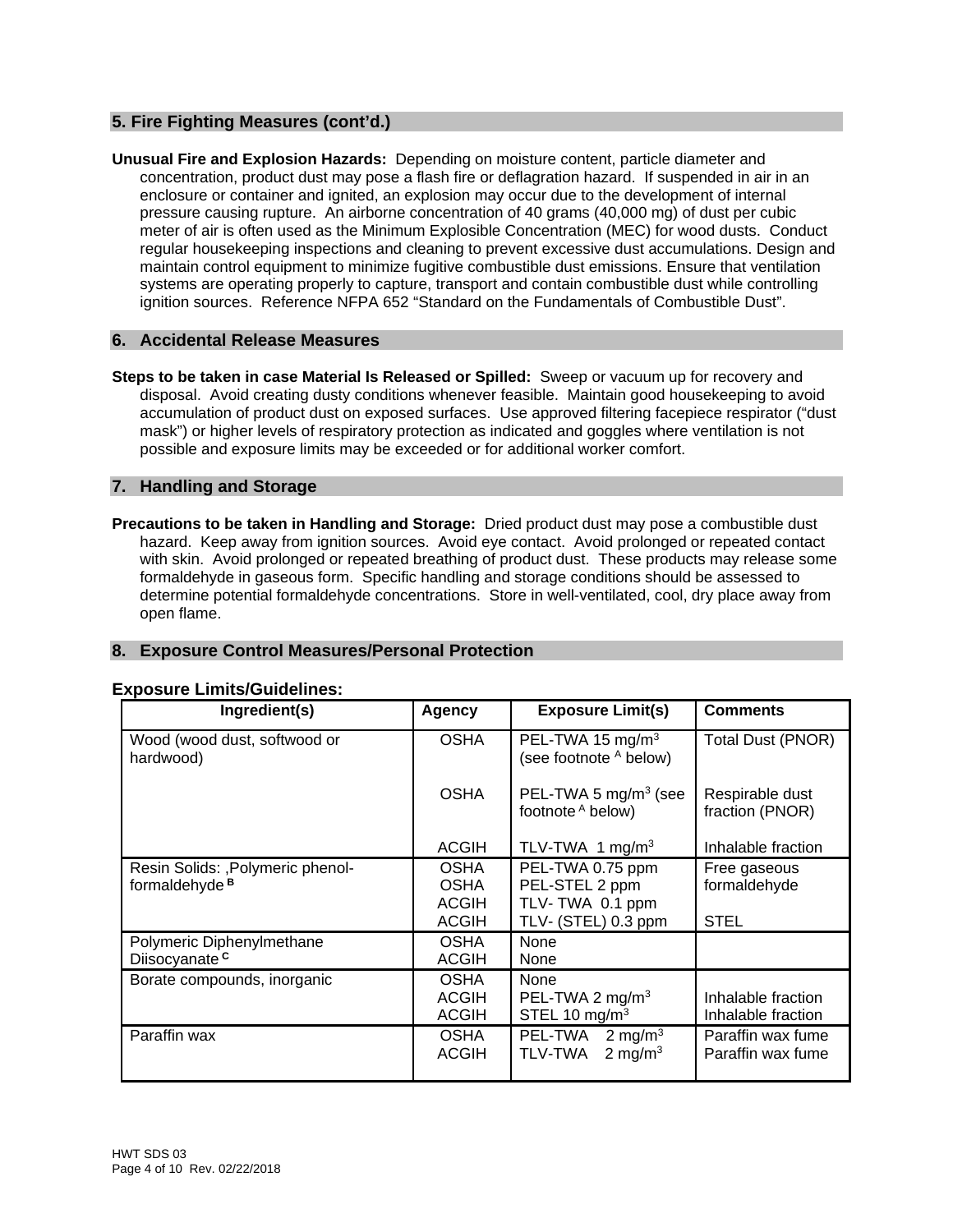#### **8. Exposure Control Measures/Personal Protection (cont'd.)**

A In AFL-CIO v OSHA, 965 F. 2d 962 (11th Cir. 1992), the Court overturned OSHA's 1989 Air Contaminants Rule, including the specific PEL's for wood dust that OSHA had established at that time. The 1989 vacated PEL's were: 5 mg/m<sup>3</sup> PEL-TWA and 10 mg/m<sup>3</sup> STEL (15 min), all softwood and hardwood except Western Red Cedar. Wood dust is now regulated by OSHA as "Particulates Not Otherwise Regulated" (PNOR), which is also referred to as "nuisance dust". However, some states have regulated wood dust PEL's in their state plans. Additionally, OSHA indicated that it may cite employers under the OSH Act general duty clause in appropriate circumstances.

 $B$  These products may contain free formaldehyde (<0.1%, wt. %), which may be released depending on concentration and environmental conditions.

**<sup>C</sup>**This ingredient is the polymerized form of MDI resin.

#### **Ventilation:**

- LOCAL EXHAUST Provide local exhaust as needed so that exposure limits are met. Ventilation to control dust should be considered where potential explosive concentrations and ignition sources are present. The design and operation of any exhaust system should consider the possibility of explosive concentrations of product dust within the system. See "SPECIAL" section below.
- MECHANICAL (GENERAL) Provide general ventilation in processing and storage areas so that exposure limits are met.
- SPECIAL Ensure that exhaust ventilation and material transport systems involved in handling this product contain explosion relief vents or suppression systems designed and operated in accordance with applicable standards if the operating conditions justify their use.
- OTHER ENGINEERING CONTROLS Cutting and machining of product should preferably be done outdoors or with adequate ventilation and containment.

#### **Personal Protective Equipment:**

- RESPIRATORY PROTECTION Use filtering face piece respirator ("dust mask") tested and approved under appropriate government standards such as NIOSH (US),CSA (Canada), CEN (EU), or JIS (Japan) if exposure limits may be exceeded or for additional worker comfort or symptom relief. Use respiratory protection in accordance with jurisdictional regulatory requirements similar to the OSHA respiratory protection standard 29CFR 1910.134 following a determination of risk from potential exposures.
- EYE PROTECTION Approved goggles or tight fitting safety glasses are recommended when excessive exposures to dust may occur (e.g. during clean up) and when eye irritation may occur.
- PROTECTIVE GLOVES Cloth, canvas, or leather gloves are recommended to minimize potential slivers or mechanical irritation from handling product.
- **NOTE:** Impervious gloves are recommended, when handling freshly processed product before the treating compounds are completely dry. In the production phase when the wood is still wet from treatment, durable nitrile or butyl gloves are recommended.
- OTHER PROTECTIVE CLOTHING OR EQUIPMENT Outer garments which cover the arms may be desirable in extremely dusty areas or areas where the wood is still wet from surface treatment.
- WORK/HYGIENE PRACTICES Follow good hygienic and housekeeping practices. Clean up areas where dust settles to avoid excessive accumulation of this combustible material. Avoid skin contact with settled dusts. Minimize compressed air blowdown or other practices that generate high airbornedust concentrations.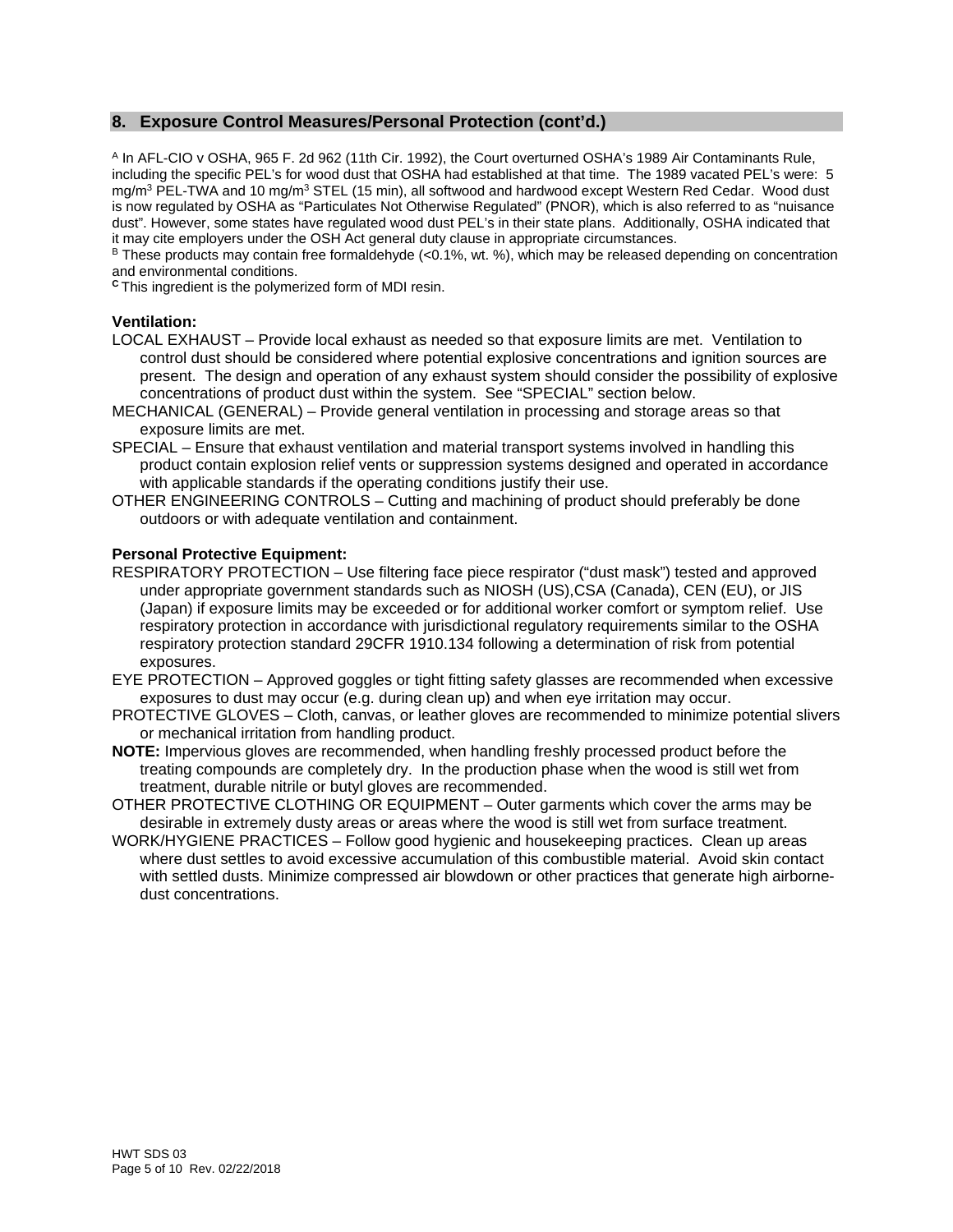#### **9. Physical/Chemical Properties**

| <b>NAV</b>                                                |
|-----------------------------------------------------------|
| <b>NAP</b>                                                |
| <b>NAP</b>                                                |
| <b>NAP</b>                                                |
| <b>NAV</b>                                                |
| <b>NAP</b>                                                |
| <b>NAV</b>                                                |
| 40,000 mg of dust per cubic meter of air is often used as |
| the LEL for wood dusts.                                   |
| <b>NAP</b>                                                |
| <b>NAP</b>                                                |
| <b>NAP</b>                                                |
| <b>NAP</b>                                                |
| <b>NAP</b>                                                |
| Variable [typically 400°-500°F (204°-260°C)]              |
| <b>NAV</b>                                                |
| <b>NAP</b>                                                |
| <b>NAP</b>                                                |
|                                                           |

**Appearance:** Solid composite product with a solvent and wood odor.

#### **10. Stability and Reactivity**

**Reactivity:** NAP

Hazardous Polymerization: 
<br> **Stability:**  $\Box$  Unstable  $\Box$  Stable **Stability:** UnstableStable

**Conditions to Avoid:** Avoid all sources of ignition, protect form moisture.

- **Incompatibility (Materials to Avoid):** Avoid contact with strong acids, bases, oxidizing agents and drying oils.
- **Hazardous Decomposition or By-Products:** Natural decomposition of organic materials such as wood may produce toxic gases and an oxygen deficient atmosphere in enclosed or poorly ventilated areas. Spontaneous and rapid hazardous decomposition will not occur.
- **Sensitivity to Static Discharge:** Airborne wood and resin dust may be ignited by a static discharge depending on airborne concentrations, particle size and moisture content (for wood particles).

#### **11. Toxicological Information**

**Likely Route(s) of Exposure:**

- □ Ingestion:
- **Ed Skin:** Dust
- **EX** Inhalation: Dust
- Eye:Dust

**Signs and Symptoms of Exposure:** See section 4 for acute hazards. Chronic hazards addressed below: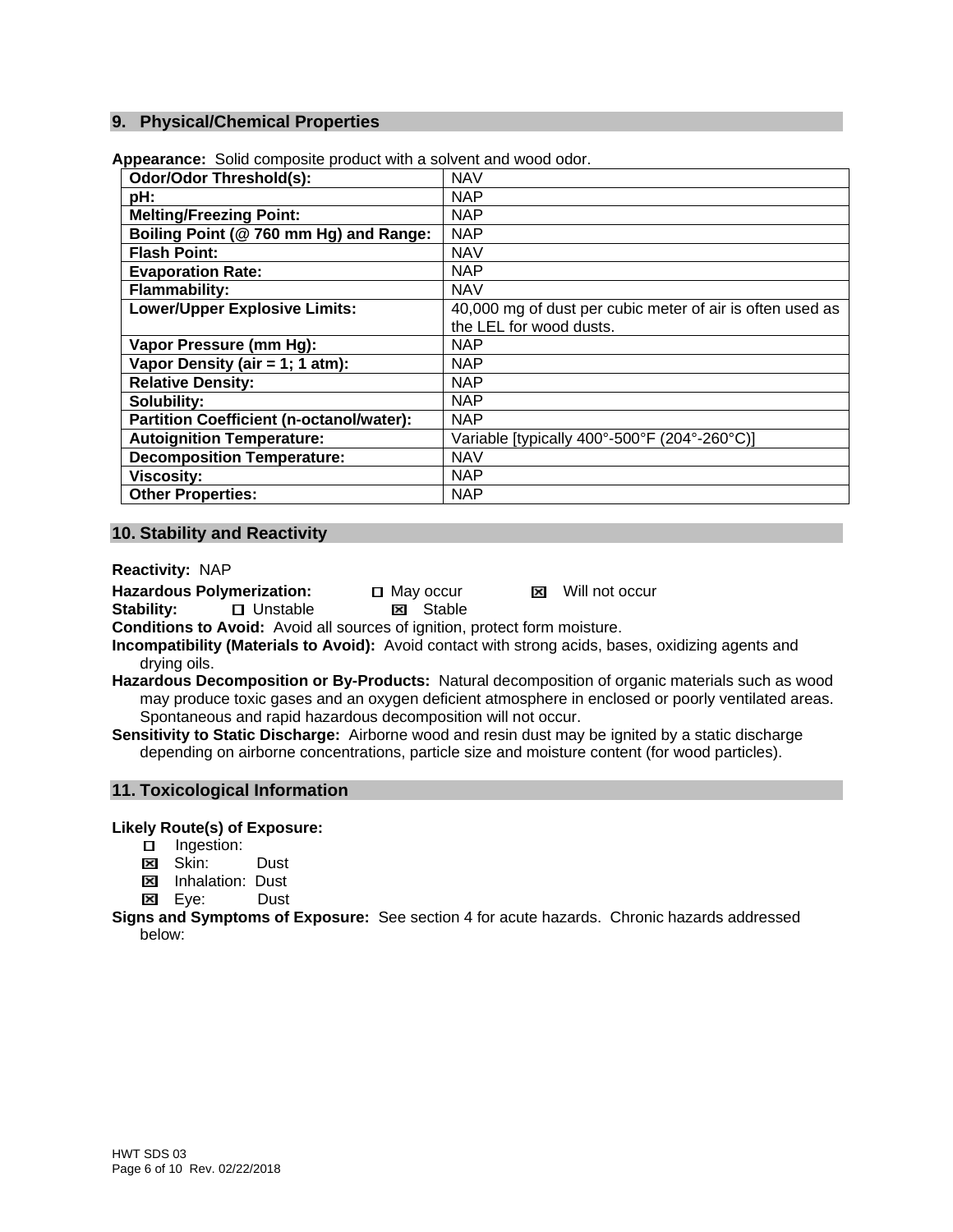#### **11. Toxicological Information (cont'd.)**

- **Wood Dust NTP:** According to its Report on Carcinogens, Fourteenth Edition, NTP states, "Wood dust is known to be a human carcinogen based on sufficient evidence of carcinogenicity from studies in humans". An association between wood dust exposure and cancer of the nasal cavity has been observed in many case reports, cohort studies, and case-control studies that specifically addressed nasal cancer. Strong and consistent associations with cancer of the nasal cavities and paranasal sinuses were observed both in studies of people whose occupations are associated with wood dust exposure and in studies that directly estimated wood dust exposure. This classification is based primarily on increased risk in the occurrence of adenocarcinomas of the nasal cavities and paranasal sinuses associated with exposure to wood dust. The evaluation did not find sufficient evidence to associate cancers of the oropharynx, hypopharynx, lung, lymphatic and hematopoietic systems, stomach, colon or rectum with exposure to wood dust. There is inadequate evidence for the carcinogenicity of wood dust from studies in experimental animals according to NTP.
- **Wood Dust: IARC Group 1:** Carcinogenic to humans; sufficient evidence of carcinogenicity. This classification is primarily based on studies showing an association between occupational exposure to wood dust and adenocarcinoma to the nasal cavities and paranasal sinuses. IARC did not find sufficient evidence of an association between occupational exposure to wood dust and cancers of the oropharynx, hypopharynx, lung, lymphatic and hematopoietic systems, stomach, colon or rectum.
- **Formaldehyde NTP:** According to its Report on Carcinogens, Fourteenth Edition, NTP states, Formaldehyde (gas) is known to be a human carcinogen based on sufficient evidence of carcinogenicity from studies in humans and supporting data on mechanisms of carcinogenesis.
- **Formaldehyde: IARC Group 1:** Carcinogenic to humans, sufficient evidence of carcinogenicity. A working group of IARC has determined that there is sufficient evidence that formaldehyde causes nasopharyngeal cancer in humans, a rare cancer in developed countries and "strong but not sufficient evidence" for leukemia. However, numerous epidemiological studies have failed to demonstrate a relationship between formaldehyde exposure and nasal cancer or pulmonary diseases such as emphysema or lung cancer.

## **Carcinogenicity Listing(s):**<br> **EXI** NTP:

- Wood dust- Known Human Carcinogen. Formaldehyde- Known to be a Human Carcinogen.
- IARC Monographs: Wood dust, Group 1 carcinogenic to humans. Formaldehyde, Group 1- carcinogenic to humans.
- OSHA Regulated: Formaldehyde Gas

**Toxicity Data:** No specific information available for product or material in purchased form. Individual component information is listed below.

#### **Components:**

Wood dust (softwood or hardwood)

Dusts generated from sawing, sanding or machining the product may cause respiratory irritation, nasal dryness and irritation, coughing and sinusitis. NTP and IARC (Group 1) classify wood dust as a human carcinogen. See Section 2 above.

#### Formaldehyde

Human inhalation  $TC_{Lo}$  of 17 mg/m<sup>3</sup> for 30 minutes produced eye and pulmonary results; human inhalation TC<sub>Lo</sub> of 300 ug/m<sup>3</sup> produced nose and central nervous system results; LC<sub>50</sub> (rat, inhalation)  $= 1,000$  mg/m<sup>3</sup>, 30 minutes; LC<sub>50</sub> (mice, inhalation) = 400 mg/m<sup>3</sup>, 2 hours. NTP and IARC (Group 1) classify formaldehyde as a human carcinogen. See Section 2 above.

#### Permethrin

LD<sub>50</sub> (oral) rat 220 mg/kg; LD<sub>50</sub> (dermal) rat >5000 mg/kg.

3-iodo-2 propynyl butyl carbamate

 $LD_{50}$  (oral) rat 1100 mg/kg.

Borates

LD50 Oral - Rat - 2,660 mg/kg

**Target Organs:** Eyes, skin, and respiratory system.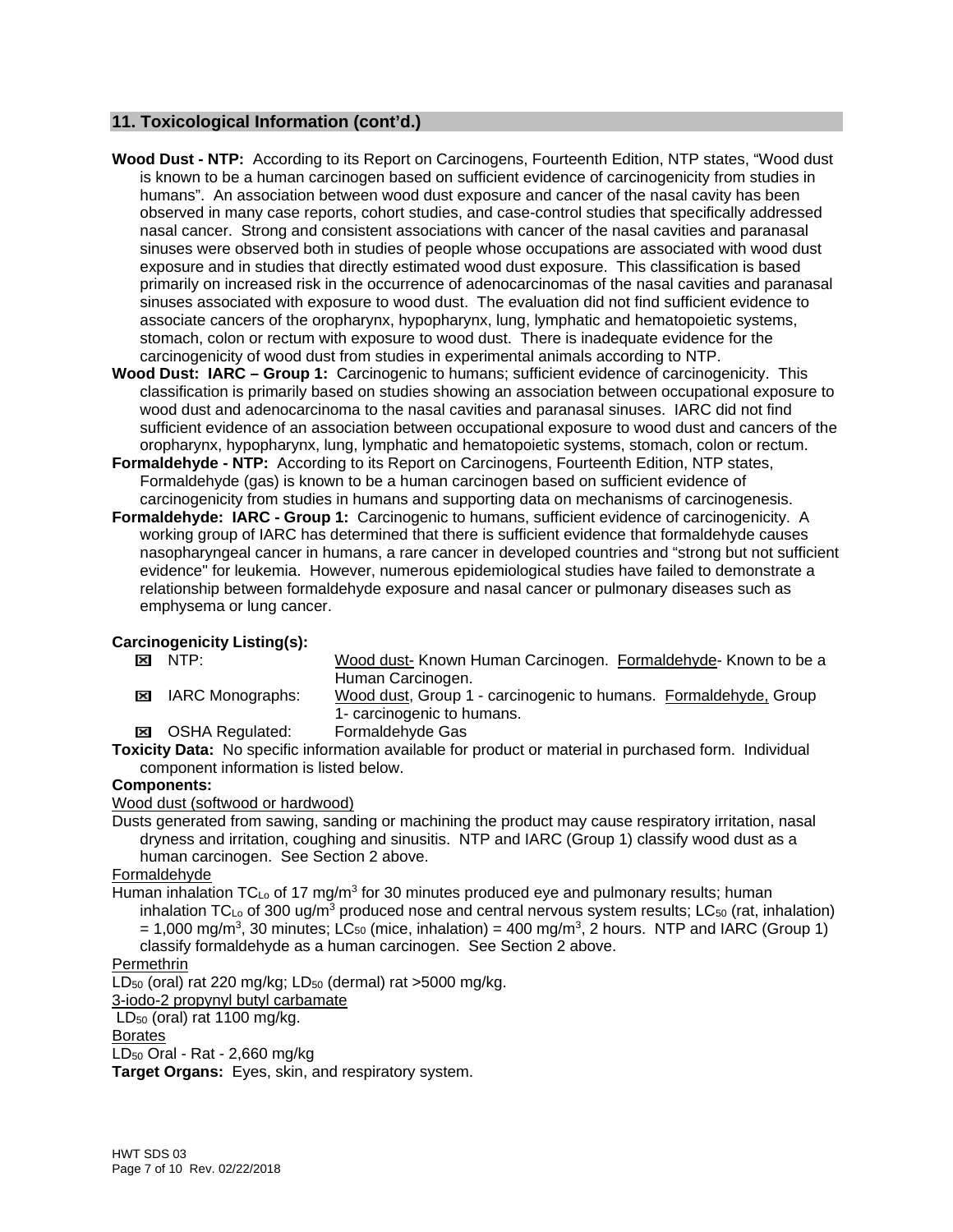#### **12. Ecological Information**

**Ecotoxicity:** NAV for finished product. Borates: LC<sub>50</sub> - Ptychocheilus lucius - 279 mg/l - 96 h.

**Biopersistance and Degradability:** Wood in this product would be expected to be biodegradable. Polymeric MDI

The effects from a simulated accidental pollution event in a pond with polymeric MDI on different trophic levels of the aquatic ecosystem were investigated (Heimbach F. et.al., 1996). Neither monomeric MDI nor its potential reaction product MDA (4, 4 -diphenylmethanediamine) was detected in water or accumulated by fish. The MDI polymerized to inert polyurea on the sediment of the test ponds. This polymerization formed carbon dioxide, released as bubbles which floated to the water surface. There was no direct effect on the pelagic community (phytoplankton, zooplankton, fish, and macrophytes) of the test ponds. The atmospheric concentration of MDI arising from a release is naturally low on account of MDI's very low volatility. It is expected that airborne MDI will have a rather short half-life as a consequence of ready degradation to inorganic compounds by hydroxyl radicals present in the troposphere.

#### Formaldehyde

Trace amounts of free formaldehyde may be released to the atmosphere and would be expected to be removed in the atmosphere by direct photolysis and oxidation by photochemically produced hydroxyl radicals (half-life of a few hours). In the aqueous phase formaldehyde biodegradation is expected to take place in a few days.

#### **Bioaccumulation:** NAV **Soil Mobility:** NAV **Other Adverse Effects:** NAP

#### **13. Disposal Considerations**

**Waste Disposal Method:** CAUTION: Do not burn treated wood in open fires, stoves or fireplaces because toxic chemicals may be produced in the smoke and ash. It is the user's responsibility to determine at the time of disposal whether your waste meets any jurisdictional restrictions for treated wood from commercial or industrial use (for example, construction sites). Do not use treated wood as a compost or mulch. Check with your federal, state, local or provincial regulatory representatives prior to disposal.

#### **14. Transport Information**

**Mode**: (air, land, water) Not regulated as a hazardous material by the U.S. Department of Transportation. Not listed as a hazardous material in Canadian Transportation of Dangerous Goods (TDG) regulations. Not regulated as a hazardous material by IMDG or IATA regulations concerning the transport of hazardous materials.

| are added to make a deal materiale.  |            |
|--------------------------------------|------------|
| <b>UN Proper Shipping Name:</b>      | <b>NAP</b> |
| <b>UN/NA ID Number:</b>              | <b>NAP</b> |
| <b>Hazard Class:</b>                 | <b>NAP</b> |
| <b>Packing Group:</b>                | <b>NAP</b> |
| <b>Environmental Hazards (Marine</b> | <b>NAP</b> |
| Pollutant):                          |            |
| <b>Special Precautions</b>           | <b>NAP</b> |
|                                      |            |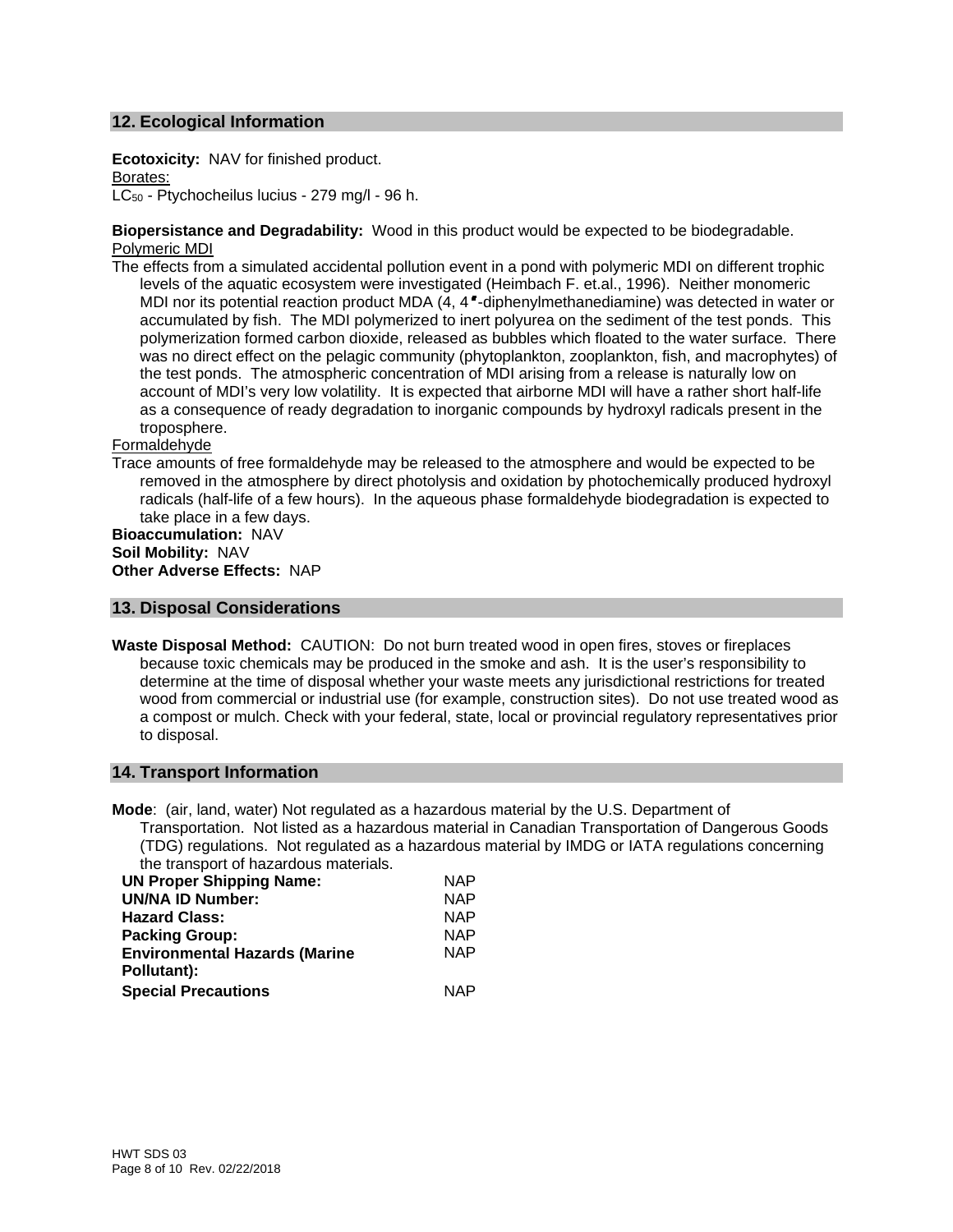#### **15. Regulatory Information**

**TSCA:** All components of this product are listed on the TSCA inventory.

- **CERCLA:** Formaldehyde reportable quantity (100lbs RQ) is on the CERCLA chemical substance inventory.
- **DSL:** All components of this product are listed on the Canada DSL.
- **OSHA:** Wood products are not hazardous under the criteria of the federal OSHA Hazard Communication Standard 29 CFR 1910.1200. However, wood dust generated by sawing, sanding or machining this product may be hazardous. Workplace exposure to formaldehyde is specifically regulated under 29 CFR 1910.1048.

#### **STATE RIGHT-TO-KNOW:**

- **California Proposition 65** This product contains formaldehyde, a substance known to the State of California to cause cancer, which depending on temperature and humidity, may be emitted from the product. This product also contains cumene and 1,4-dioxane in trace amounts, substances known to the State of California to cause cancer.
- **WARNING:** Drilling, sawing, sanding or machining wood products can expose you to wood dust, a substance known to the State of California to cause cancer. Avoid inhaling wood dust or use a dust mask or other safeguards for personal protection.
- Pennsylvania When cut or otherwise machined, the product may emit wood dust. Wood dust, permethrin, borates, cumene, 1,4-dioxane and formaldehyde appear on Pennsylvania's Appendix A, Hazardous Substance Lists.
- New Jersey When cut or otherwise machined, the product may emit wood dust. Wood dust, permethrin, borates, cumene, 1,4-dioxane and formaldehyde appear on New Jersey's Environmental Hazardous Substance List.
- **SARA 313 Information:** To the best of our knowledge, this product contains formaldehyde at de minimis concentrations (<0.1%) and is not subjected to the SARA Title III Section 313 supplier notification requirements.
- **SARA 311/312 Hazard Category:** This material has been reviewed according to the EPA "Hazard Categories" promulgated under SARA Title III Sections 311 and 312 and is considered, under applicable definitions, to meet the following categories:

| An immediate (acute) health hazard | Yes |
|------------------------------------|-----|
| A delayed (chronic) health hazard  | Yes |
| A corrosive hazard                 | No  |
| A fire hazard                      | No  |
| A reactivity hazard                | No  |
| A sudden release hazard            | No  |

#### **16. Other Information**

**Date Prepared:** 02/22/2018

**Date Revised:** NAP

**Prepared By:** Honolulu Wood Treating LLC.

**Honolulu Wood Treating SDS and label available on:** http://hwthawaii.com/

**User's Responsibility**: The information contained in this Safety Data Sheet is based on the experience of occupational health and safety professionals and comes from sources believed to be accurate or otherwise technically correct. It is the user's responsibility to determine if the product is suitable for its proposed application(s) and to follow necessary safety precautions. The user has the responsibility to ensure that the most current SDS is used.